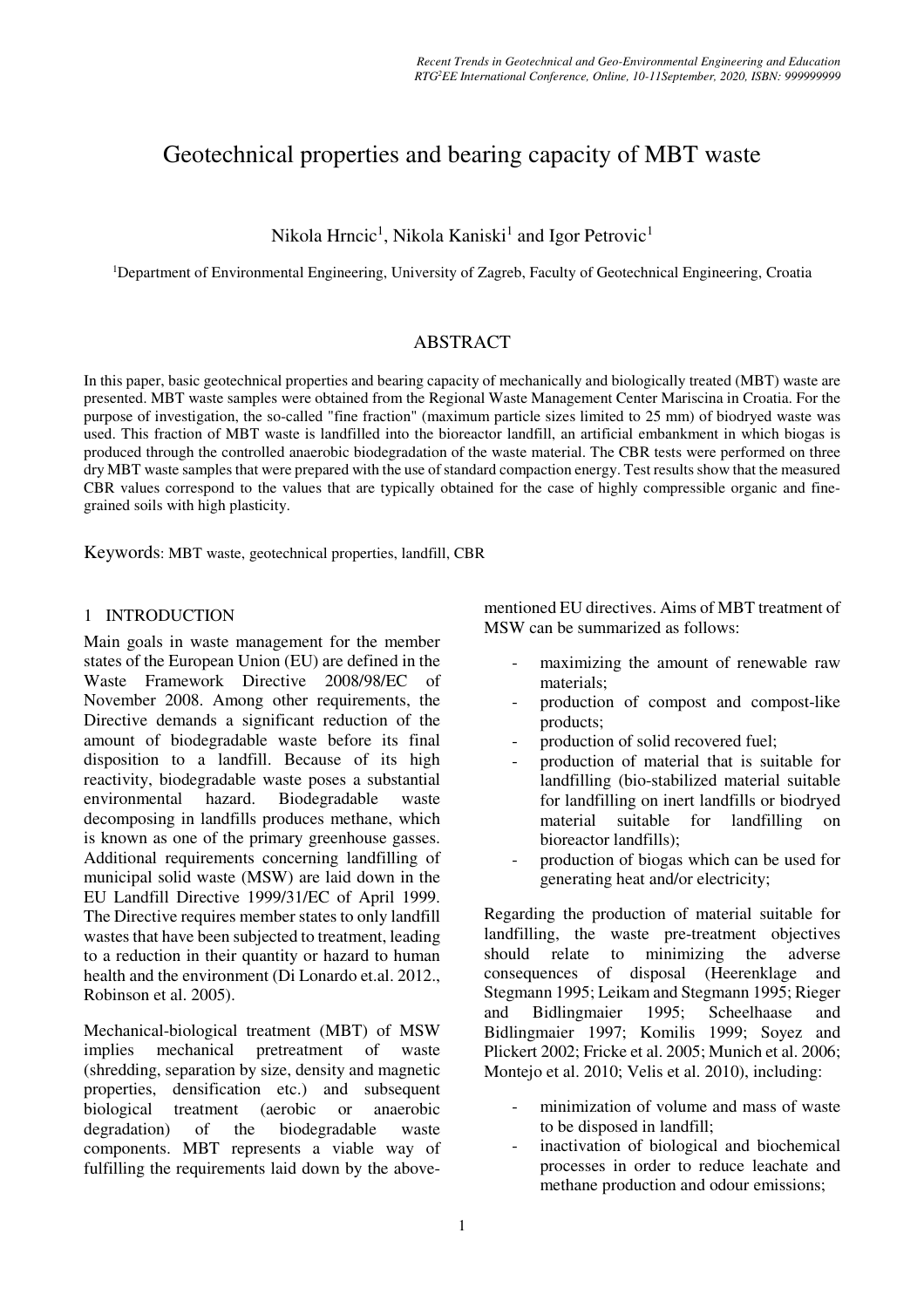- immobilization of pollutants of the waste to be disposed of in order to reduce leachate contamination;
- reduction of landfill settlement:
- reduction of the duration of the landfill site aftercare. (Di Lonardo et.al., 2012)

MBT landfills refer to the artificial embankment structures constructed of MBT waste material. Physical and mechanical characteristics of the material used in such structures play a major role both in the design and construction phases.

In this paper, physical and geotechnical properties: moisture content, physical composition, organic matter content, particle density and particle size distribution of the MBT waste material were determined. Tests were performed according to the widely accepted ASTM standards intended for soil testing. CBR tests were performed in order to determine load bearing capacity of MBT waste. The CBR test is a method most commonly used to evaluate the strength of a sub grade soil, sub base, and base course material for pavement design. Results of the performed tests were used for MBT waste material characterization and in order to evaluate its suitability for supporting structures (such as pavement) to be built atop a landfill during the exploitation phase and in the case of after-use development of a closed MBT landfill.

## 2 MATERIAL AND METHODS

Waste specimens were sampled during the winter season from the Regional Center for Waste Management Mariscina, located in Istria, Croatia. The center acts as MBT plant for processing primarily MSW collected from the surrounding municipalities.

Upon arrival to the waste management center and before commencement of the mechanical treatment phase, input waste is stored in the receiving pit. Mechanical processing of MSW starts with its shredding to a fraction with particle sizes < 200 mm. The shredded MSW is then transported further to the biological treatment stage which takes place in the biodrying bioreactor. Within the biodrying bioreactor, the thermal energy released during aerobic decomposition of readily degradable organic matter is combined with excess aeration to dry the waste (Velis et. al., 2009). MSW is subjected to biodrying for a period of 7 to 10 days. After the biodrying stage has been completed the biodryed MSW undergoes through various refinement and separation processes that include further shredding, extraction of recyclable materials, ferrous and nonferrous materials, PVC plastics etc. In that way, waste material is divided into more material streams and outputs of different characteristics.

The output material that was used for the purpose of performing laboratory investigations is biodryed waste material which is suitable for landfilling to the bioreactor landfill. This is the so-called "fine fraction" of biodryed MBT waste which is characterized by nominal particle size less than 25 mm (Figure 1).



Figure 1. MBT waste material - fine fraction

#### 2.1 Moisture content

Moisture content was determined according to the ASTM D 2216 standard for laboratory determination of water content of soil and rock by mass. Since the MBT waste contains a high portion of organic matter, to reduce the decomposition of organic material, samples were dried at 60 °C, as is suggested in the standard, for the period of 24 h. Initial and final (constant) masses of samples after oven drying were recorded. Average value of moisture content for MBT waste samples for in-situ conditions was calculated as 9.60 %.

### 2.2 Physical composition of MBT waste

A sample of approximately 1000 g of mass was prepared by quartering method. Individual components of MBT waste sample were visually identified and separated manually.

As a result of being subjected to various prior treatment processes in MBT plant, the MBT waste material was in a state such that it was impossible to determine the exact physical component type for around 70 % of the mass of MBT waste sample using the chosen approach. The unidentified material was sieved on a 2 mm sieve and separated into two parts, one passing and the other contained on the 2 mm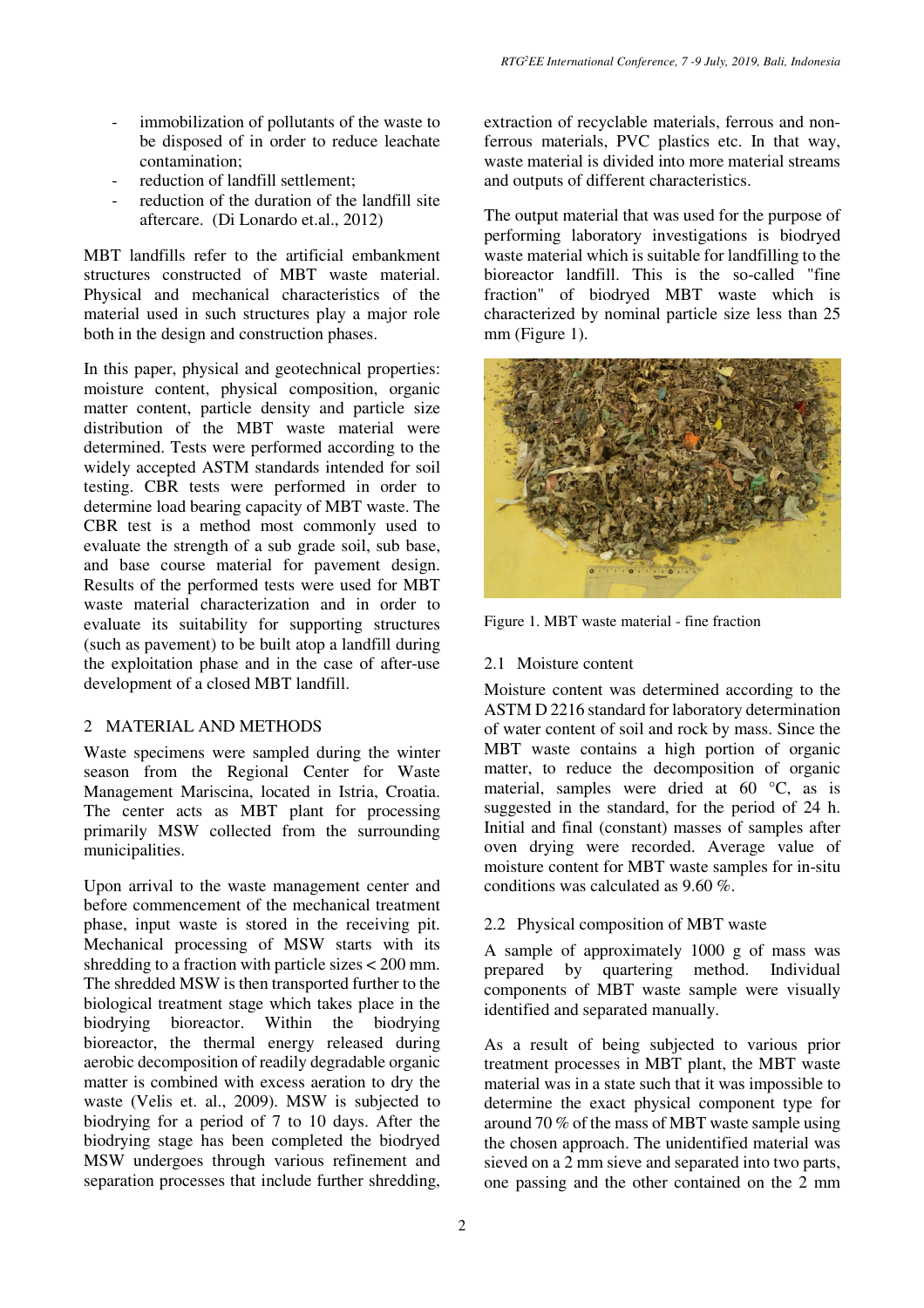sieve. In that way, the unidentified material was designated as "Miscellaneous<2 mm" and "Miscellaneous>2 mm" respectively.

Each component, including the unidentified material, was weighed and mass percentages of each component of the sample was calculated. The results are presented in Table 1.

Table 1. Mass percentages of different components of MBT waste

| Component          | Mass percentage $[\%]$ |
|--------------------|------------------------|
| <b>Plastics</b>    | 6.43                   |
| Textile            | 0.22                   |
| Glass              | 10.62                  |
| Metal              | 0.94                   |
| Paper/Cardboard    | 4.71                   |
| Wood               | 1.18                   |
| Bones/Skin         | 0.20                   |
| <b>Stones</b>      | 2.76                   |
| Ceramics           | 0.46                   |
| Rubber             | 0.13                   |
| Kitchen waste      | 2.15                   |
| Miscellaneous>2 mm | 42.48                  |
| Miscellaneous<2 mm | 27.71                  |
| Total              | 100                    |

## 2.3 Organic matter content

The test method was conducted in accordance with the ASTM D 2974 standard, Standard Test Methods for Moisture, Ash, and Organic Matter of Peat and Other Organic Soils.

A representative oven-dried sample of MBT waste, having a total mass of 50 g, was composed according to the calculated mass percentages of each individual component of MBT waste, as presented under the subchapter 2.2. in Table 1. The representative sample was heated in a muffle furnace at the temperature of 440 °C until no change of mass occurred after a further period of heating. Subtracting the mass of sample after heating from the mass before heating, the organic matter content was calculated as 51.6 %.

# 2.4 Particle size distribution

Particle size distribution analysis was conducted according to the ASTM D 422 standard which is used for particle size analysis of soils.

The obtained MBT waste material was dried in a laboratory oven for a period of 24 hours at the temperature of 60°C and divided into 25 samples. Mass of samples ranged between 231 and 600 g. A

total mass of 9975 g of MBT waste was sieved with a mechanical shaker through the series of sieves with the following sizes of screen openings (listed from the top to bottom sieve): 31.5 mm, 16 mm, 8 mm, 4 mm, 2 mm, 1 mm and 0.5 mm.

Results of the sieving analysis are presented graphically in the granulometric diagram (Figure 2).



Figure 2. Particle size distribution curve of MBT waste

The granulometric curve shown in Figure 2 presents an average curve that was constructed based on the results of the sieving analysis of all 25 samples of MBT waste.

Based on the granulometric curve, two characteristic coefficients that are used for classifying coarse grained soils were calculated: coefficient of uniformity  $(C_u)$  and coefficient of curvature  $(C_c)$ . The calculated values are:  $C<sub>u</sub>=14.23$  and  $C<sub>c</sub>=1.07$ . It can be concluded that the MBT waste is a coarsegrained and well graded material similar to well graded gravel (GW).

# 2.5 Particle density

Particle density of MBT waste was determined using a modified constant-volume gas pycnometer, in accordance with the ASTM D 5550 standard.

The measured values vary in the range from 1.691  $g/cm<sup>3</sup>$  to 2.188  $g/cm<sup>3</sup>$  with an average value being 1.88 g/cm<sup>3</sup> for the case of in-situ conditions of MBT waste material.

# 2.6 Bearing capacity

In order to evaluate the bearing capacity of biodryed MBT waste, California Bearing Ratio (CBR) of the waste samples was determined. A total of three MBT waste samples (denoted as "Sample #1" to "Sample #3") were tested. The tests were performed according to the ASTM D 1883 standard. Figure 3 shows the testing device with the installed MBT waste sample. Prior to testing, the samples were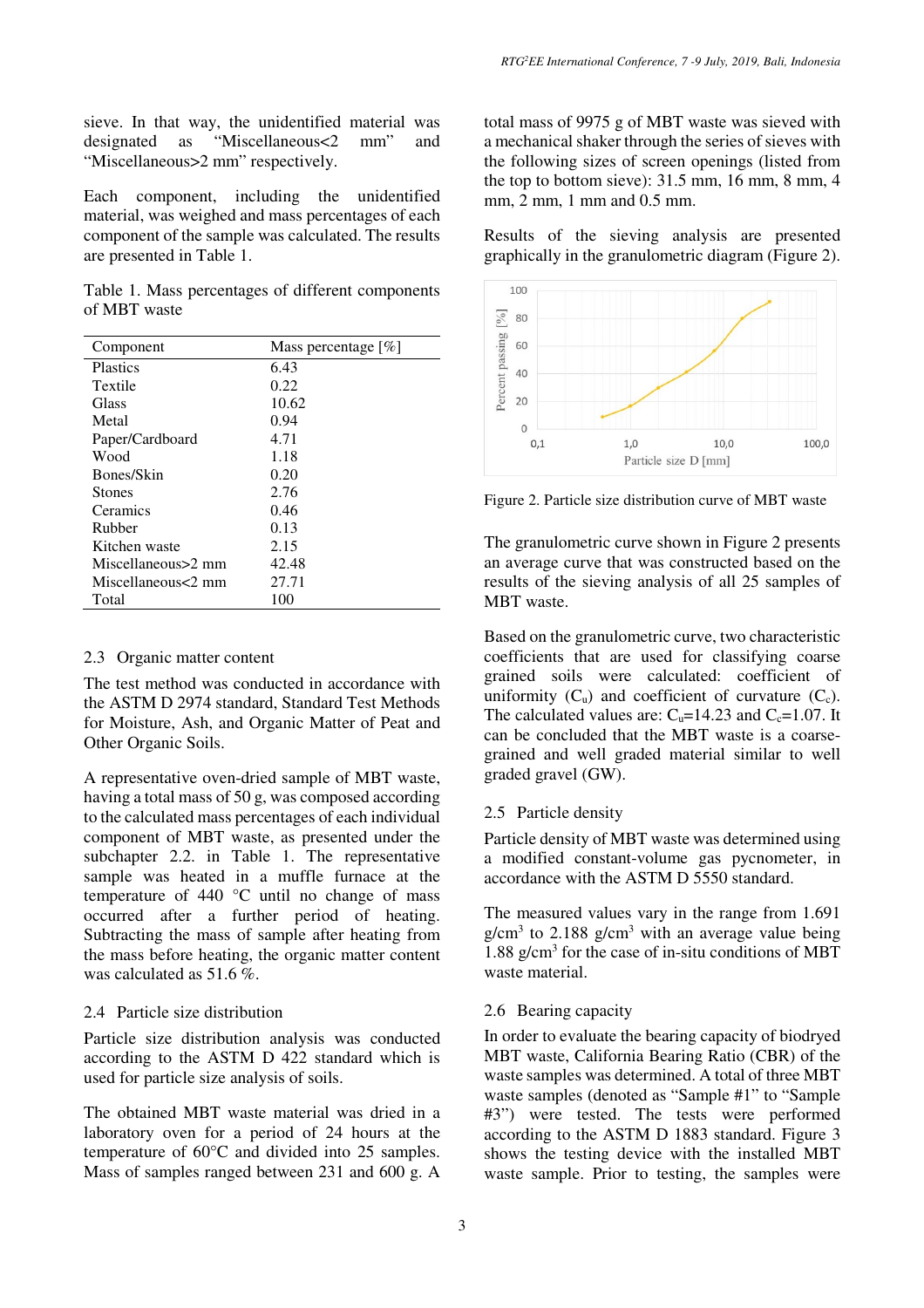oven-dried at 60 °C for a period of 24 h. Dry samples were compacted in three layers, with the use of standard compaction effort, according to the ASTM D 698 standard.



Figure 3. CBR testing device with installed MBT waste sample

During the course of the CBR test, stress readings were recorded at 0.5 mm penetration increments. Results are presented on stress-penetration curves on Figure 4.



Figure 4. Stress-penetration curves of MBT waste samples

California Bearing Ratio was calculated using the corresponding stress values for the 2.54, 5.08 and 7.62 mm penetrations taken from the stresspenetration curve. Calculated CBR values are listed in Table 2.

Table 2. CBR values of MBT waste

| Sample | CBR $[%]$   |                                     |             |
|--------|-------------|-------------------------------------|-------------|
|        |             | For 2.54 mm For 5.08 mm For 7.62 mm |             |
|        | penetration | penetration                         | penetration |
| #1     | 0.5         | 0.8                                 | 12          |
| #2     | 04          | 0.8                                 | 13          |

$$
\#3
$$
 0.6 1.0 1.4

CBR values are widely used for relative ratings of supporting strengths of the subbase and subgrade materials which are used in the construction of pavement structures. The higher the CBR value of a particular material, the more strength it has to support the pavement. Relative ratings of supporting strengths as a function of CBR values are given in Table 3 (Schaefer et al., 2008).

Table 3. Relative CBR values for subbase and subgrade material

| CBR $[%]$ | Material | Rating    |
|-----------|----------|-----------|
| > 80      | Subbase  | Excellent |
| $50 - 80$ | Subbase  | Very good |
| $30 - 50$ | Subbase  | Good      |
| $20 - 30$ | Subgrade | Very good |
| $10 - 20$ | Subgrade | Fair-good |
| $5 - 10$  | Subgrade | Poor-fair |
| $\leq 5$  | Subgrade | Very poor |

For comparison, typical ranges of CBR values and associated soil types according to the Unified Soil Classification System (USCS) are presented in Table 4.

Table 4. Characteristic ranges of CBR values for various soil types

| CBR $\lceil\% \rceil$ | Soil Type (according to USCS) |
|-----------------------|-------------------------------|
| $0 - 3$               | OH, CH, MH, OL                |
| $3 - 7$               | OH, CH, MH, OL                |
| $7 - 20$              | OL, CL, ML, SC, SM, SP        |
| $20 - 50$             | GM, GC, SW, SM, SP, GP        |
| > 50                  | GW. GM                        |

The results revealed that the CBR values of the biodryed MBT waste material vary between 1.2 and 1.4% for the 7.62 mm piston penetrations. Based on the relative ratings shown in Table 3, a CBR value less than 5 % implies that the supporting strength of such material is very poor and cannot provide adequate strength for subbase and subgrade applications. In comparison to soil, the tested MBT waste material is similar to organic soils of high and low plasticity and fine-grained soils of high plasticity.

#### 3 CONCLUSIONS

Geotechnical properties of MBT waste were determined in this study. The so-called "fine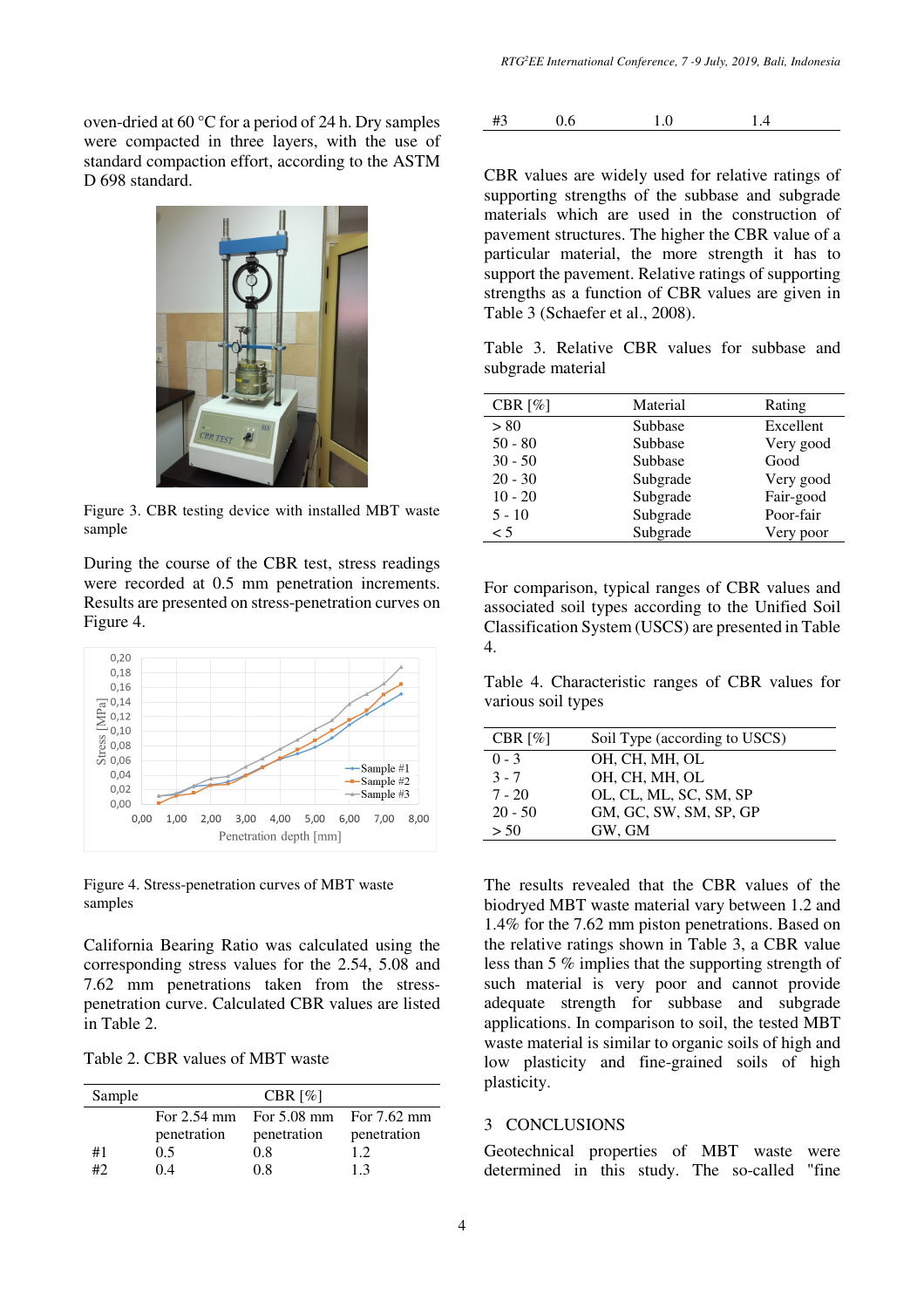fraction" of biodryed MBT waste which is characterized by nominal particle size less than 25 mm was analysed. All tests were performed according to the globally recognized ASTM standards for soil testing.

Moisture content for in-situ conditions of the MBT waste samples was 9.60 % with average particle density of 1.88 g/cm<sup>3</sup>. Organic matter content showed a value of 51.6 %. Physical composition of MBT waste was determined by means of manual separation of the different materials found in the MBT waste sample. The most prevailing materials, in terms of mass, were glass, plastics and paper/cardboard. Particle size analysis revealed that the MBT waste, when compared to soil, is a coarsegrained and well graded material similar to well graded gravel (GW).

CBR tests were performed on dry MBT waste samples prepared with the use of standard compaction energy. CBR values were calculated using the corresponding stress values for the 2.54, 5.08 and 7.62 mm penetrations. For the case of 5.08. mm penetration the CBR values fall in the range of 0.8 to 1.0 % while the calculated values for 7.62 mm penetration are in the range from 1.2 to 1.4 %. Low CBR values show that the bearing capacity of MBT waste material is very poor and suggest that it cannot provide adequate support for structures (e.g. pavement) to be built upon a MBT landfill. Similar CBR values can be obtained for the case of highly compressible organic and fine-grained soils with high plasticity.

### ACKNOWLEDGMENTS

This work was supported in part by the Croatian Science Foundation under the project UIP-2017-05- 5157.

#### **REFERENCES**

ASTM D 1883 Standard Test Method for CBR (California Bearing Ratio) of Laboratory-Compacted Soils.

ASTM D 2216 Standard Test Method for Laboratory Determination of Water (Moisture) Content of Soil and Rock by Mass.

ASTM D 2487 Standard Practice for Classification of Soils for Engineering Purposes (Unified Soil Classification System).

ASTM D 2974 Standard Test Methods for Moisture, Ash, and Organic Matter of Peat and Other Organic Soils.

ASTM D 422 Standard Test Method for Particle-Size Analysis of Soils.

ASTM D 5550 Standard Test Method for Specific Gravity of Soil Solids by Gas Pycnometer.

ASTM D 698 Standard Test Methods for Laboratory Compaction Characteristics of Soil Using Standard Effort  $(12,400 \text{ ft-lbf/ft}3(600 \text{ kN-m/m}^3))$ .

Council Directive 1999/31/EC of 26 April 1999 on the landfill of waste

Directive 2008/98/EC of the European Parliament and of the Council of 19 November 2008 on waste and repealing certain Directives

Di Lonardo, M.C., Lombardi, F. & Gavasci, R., 2012. Characterization of MBT plants input and outputs: a review. Reviews in Environmental Science and Bio/Technology. 11, pp 353-363.

Fricke, K., Heike, S., Wallmann, R., 2005. Comparison of selected aerobic and anaerobic procedures for MSW treatment. Waste Management, 25(8), pp 799-810.

Heerenklage J, Stegmann R, 1995. Overview of mechanical-biological pretreatment of residual MSW. Proceedings Sardinia fifth international landfill symposium, S. Margherita di Pula (Cagliari), pp 913-925.

Komilis, D.P., Ham, R.K., Stegmann, R., 1999. The effect of municipal solid waste pretreatment on landfill behaviour: a literature review. Waste Management and Research, 17, pp 10-19

Leikam, K. & Stegmann, R., 1995. The emission behaviour of mechanically-biologically pretreated residual wastes Waste Reports Emissions-verhalten von Restmull. ABF-BOKU, Wien

Montejo, C., Ramos, P., Costa, C., Marquez, M.C., 2010. Analysis of the presence of improper materials in the composting process performed in ten MBT plants. Bioresource Technology, 101(21), pp 8267- 8272.

Munnich, K., Mahler, C.F., Fricke, K., 2006. Pilot project of mechanical-biological treatment of waste in Brazil. Waste Management, 26, pp 150-157.